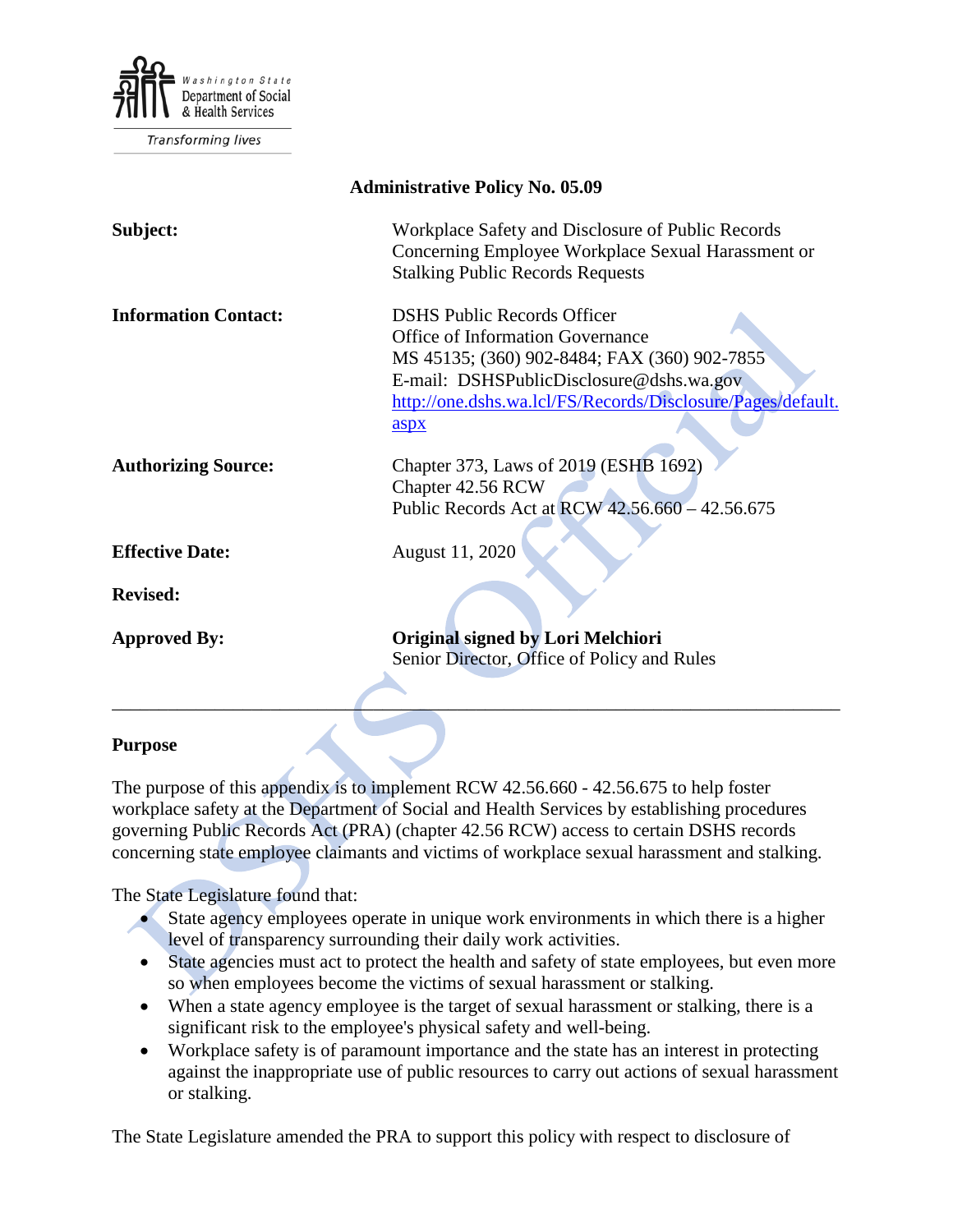certain state agency records. Therefore, DSHS will restrict disclosure and notify DSHS employee claimants and victims of workplace sexual harassment or stalking when the agency receives a PRA request for certain records concerning the DSHS employee claimants or victims, as provided in the PRA and this policy.

### **Scope**

This policy applies to all department programs and employees, and to all public records held by the Department of Social and Health Service (DSHS or Department). This policy does not apply when:

- Responding to discovery requests for records when DSHS is a party to litigation (see DSHS Administrative Policy 5.05 Management of the Litigation Discovery Process);
- Sharing records with partners to administer DSHS programs and coordinate services and benefits;
- Producing records under other statutes that govern access, to the extent they supersede the Public Records Act, including requests by clients for access to their protected health information under the HIPAA Privacy Rule;
- Providing general information; or
- Giving access to records when required by other law, data-sharing contracts, or business process.

## **Definitions**

# **Acting on behalf of alleged stalker or harasser (with respect to providing records):**

Providing records to persons acting on behalf of an alleged harasser or stalker and who are making PRA requests --- including but not limited to an attorney, union representative, other legal representative or agent. Other persons may be included as persons acting on behalf of an alleged harasser or stalker, depending upon the circumstances, such as a relative of the requester, or organizations that make PRA requests on behalf of individuals or persons.

**Agency employee:** An employee at the Department of Social and Health Services who has made a claim of workplace sexual harassment or stalking with DSHS, or is named as a victim in the claim.

# **Claim (of workplace sexual harassment or stalking), is either one or both of the following:**

- 1. A formal complaint filed pursuant to DSHS's personnel or other relevant procedures; or
- 2. Less formal complaints reported to DSHS personnel who have the responsibility as part of their job duties to follow-up on the allegations.

**Claimant:** A person who has filed or made a claim of alleged workplace sexual harassment or stalking or is named as a victim.

**Confidential information:** Information exempt or protected from disclosure by state or federal laws, including information about DSHS clients, employees, volunteers, interns, providers, or contractors.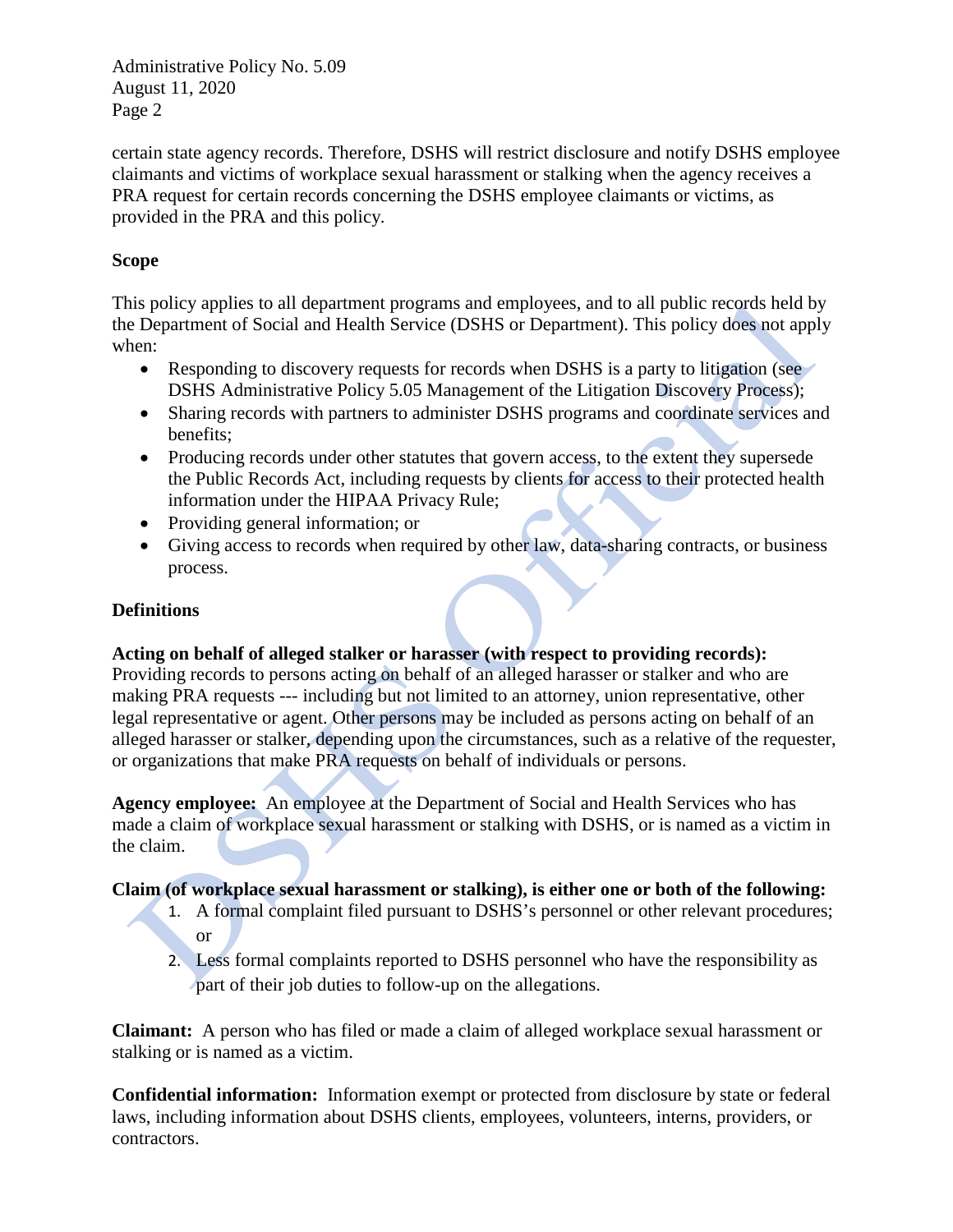**Consent:** Written permission to allow the department to disclose confidential information on a one-time or time-limited basis to a third party, including to a legislator, attorney, friend, or family member.

**Discipline:** An authorized employment compliance directive or decision under agency laws, rules and policies, addressing employee misconduct, imposed upon the alleged harasser or stalker, including but not limited to reductions in pay, suspensions, demotions, and dismissals. See Administrative Policy 18.40.

**DSHS public records officer:** The person designated as the public records officer for the department under RCW 42.56.580. The DSHS public records officer has primary responsibility for management, oversight, and monitoring of the department's public records request process.

**Exempt information:** Information protected by state or federal law from disclosure under the Public Records Act. These laws are called "exemptions". If an exemption applies to all or part of a record, the exempt content may be withheld or redacted. Not all exempt information is considered confidential. Some exemptions may be permissive rather than mandatory.

**HRD:** Human Resources Division staff.

**Immediately providing notice:** No later than five business days, if feasible. The time to provide notice may be adjusted depending upon the circumstances.

**Investigation:** When a person authorized by the agency is gathering facts and evidence on behalf of the department to determine whether a claim can be substantiated. Depending on the circumstances, Human Resources Division staff, a supervisor, an outside investigator, or other authorized person might conduct an investigation.

**Issued:** Discipline that has been imposed by a person with authority as part of their job duties to issue and levy the discipline.

**Lead public records coordinator (lead coordinator):** The person designated for each division, program, and administration to manage and direct the public records request processing within that organizational part of the department.

List of agency employees: A list of agency employees who are named as victims in workplace sexual harassment or stalking claims, prepared pursuant to RCW 42.56.675 and in order to administer RCW 42.56.660.

**Public Records Act (PRA):** Chapter 42.56 RCW.

**Public records request:** The process to seek access to public records held by the department, including client records. This term excludes requests under RCW 13.50, RCW 26.23.120, Chapter 70.02 RCW, the HIPAA Privacy Rule as covered by DSHS Administrative Policy 5.03 and other laws exclusively governing responses to records requests.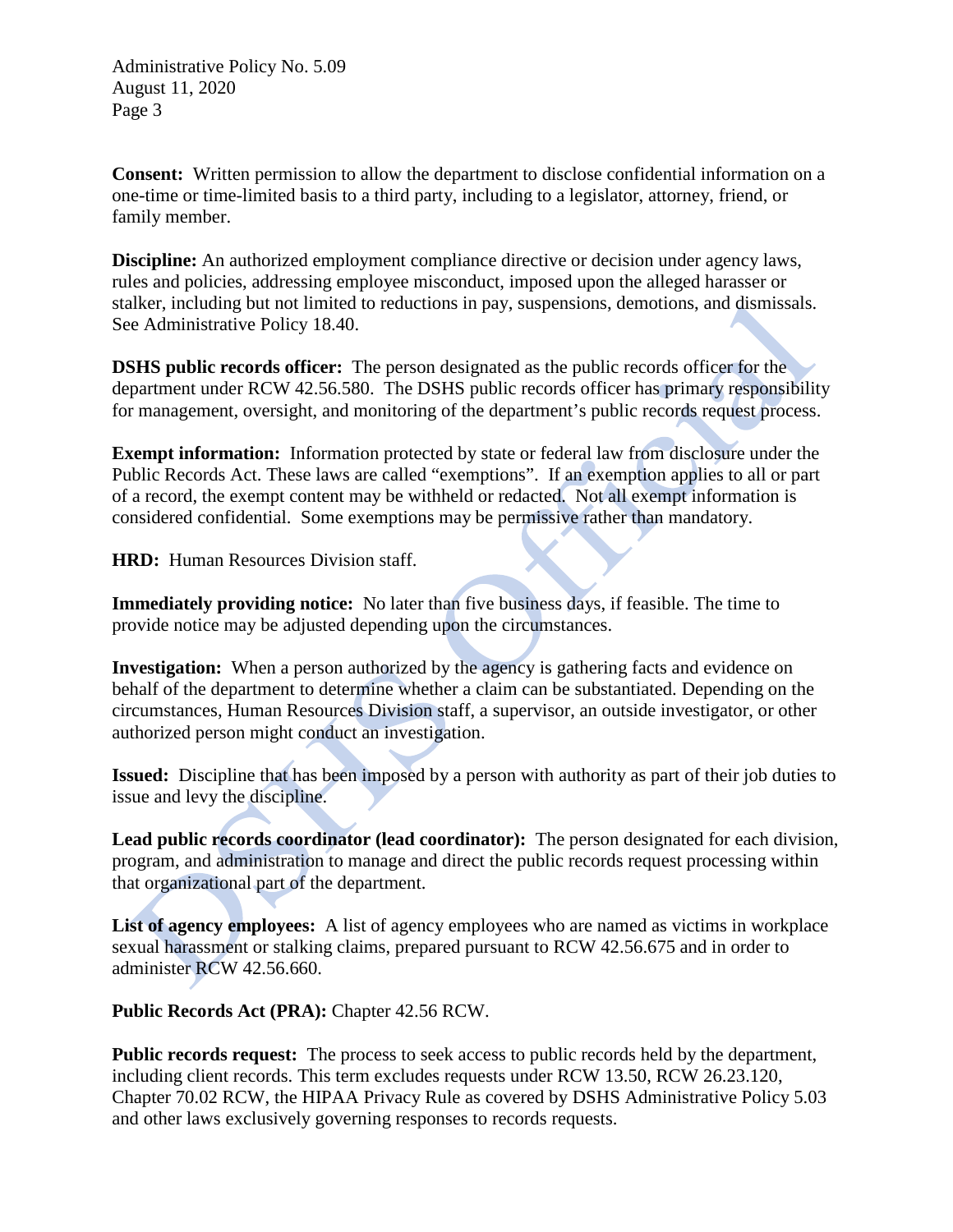**Public records coordinator (coordinator):** A person designated to respond to public records requests within an administration, organizational unit, local office, region, program, or facility.

**Records concerning an agency employee:** Public records the contents of which have to do with an identifiable and specific department employee, and which relate to the employee's employment status as a particular individual. The records primarily concern the employee as an employee, not the department or general work. For example, a named employee's personnel or training files. Other public records concerning a department employee that could be used to "carry out actions of sexual harassment or stalking" may be included. "Records concerning an agency employee" do not include work product created by the department employee as part of his or her official duties.

**Requester:** The individual or entity seeking access to records under the Public Records Act.

**Stalking:** Stalking defined under any civil or criminal laws, including but not limited to RCW 9A.46.110 (criminal stalking), RCW 7.92.020 (stalking conduct). Stalking includes engaging in a course of conduct directed at a person that serves no legitimate purpose and seriously alarms, annoys or intimidates the person.

**Victim:** A person who, in a claim, is alleged to have been the target of workplace sexual harassment or stalking. A victim can be the claimant or another person listed in the claim as an alleged victim.

**Work days:** Monday through Friday, excluding legal holidays.

**Workplace sexual harassment:** Unwelcome language or conduct of a sexual nature, or language or conduct that is because of sex, when any one of three criteria is met:

- i. Such language or conduct has the purpose or effect of unreasonably interfering with an individual's work performance or creating an intimidating, hostile, or offensive work environment (this can happen even if the complaining party is not the intended target of the sexual harassment);
- ii. Submission to such conduct is made either explicitly or implicitly a term or condition of employment; or,
- iii. Submission to or rejection of such conduct by an individual is used as the basis for employment decisions affecting such individual.

### **Policy**

# **A. Responsibilities**

### 1. **Employee claimant or victim of workplace sexual harassment or stalking**:

Under this policy, a DSHS employee who is a claimant or victim of workplace sexual harassment or stalking must cooperate with the public records coordinator as needed for DSHS to process a public records request for the records concerning the employee that are addressed in RCW 42.56.660 - .675.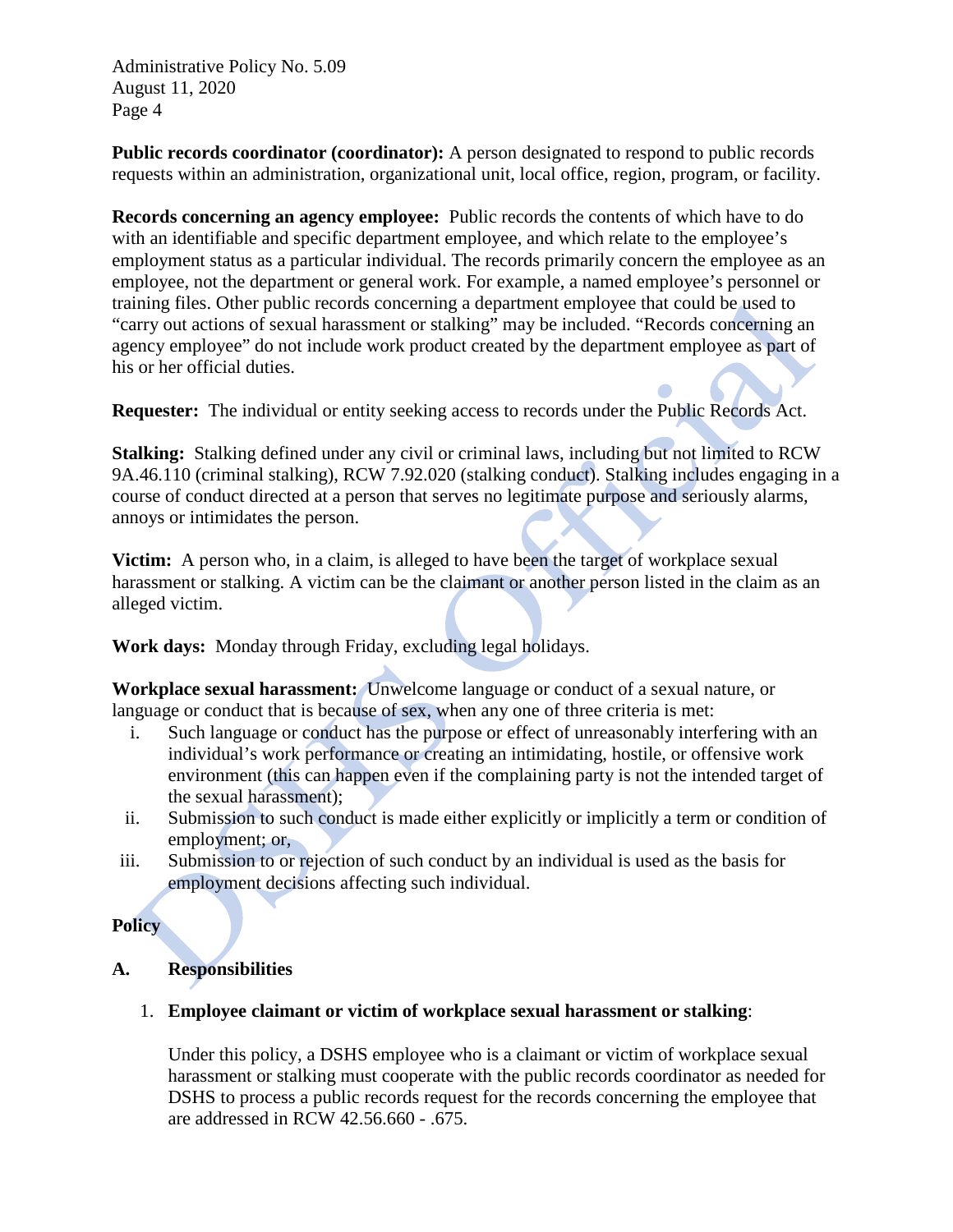This cooperation includes but is not limited to:

- Immediately notifying the public records coordinator if the employee becomes aware the requester is the alleged harasser or stalker, someone acting on behalf of the alleged harasser or stalker, or a person who intends to use the requested records or information in the requested records to harass, stalk, threaten, or intimidate that agency employee.
- Complying with any deadlines set by the public records coordinator to provide information needed by the department to process the request.
- Immediately, but no fewer than five work days prior to the court hearing, notifying the public records coordinator if the employee has initiated a court action to enjoin disclosure. The employee must provide sufficient notice to the public records coordinator of the court proceeding under the relevant court rules and procedures.
- Immediately providing the public records coordinator and the Attorney General's Office a copy of any court order and all pleadings relevant to the public records request.
- Providing written consent to the public records coordinator to allow disclosure of the requested records to the alleged harasser or stalker if the employee has no objection to their release.
- Other actions identified by the public records coordinator or DSHS, which are needed to process the public records request or respond to court actions concerning the request.

If the employee who is a claimant or victim has concerns about release of the records being sought through procedures outside the PRA (discovery, subpoenas, etc.), the employee should promptly notify the public records coordinator and the department's legal counsel. The employee may also need to consult with private legal counsel.

### 2. **Human resources division staff including workplace investigators**:

Under this policy, HRD staff, including workplace investigators, will familiarize themselves with RCW 42.56.660 - .675.

- If staff maintain a list of employee claimants and victims of workplace sexual harassment or stalking disciplined by the department, staff will promptly notify the lead public records coordinator for their program or administration.
- When contacting and interviewing workplace harassment and stalking claimants and victims, investigators are encouraged to review public records issues. Depending upon the circumstances, investigators may wish to notify the claimant or victim of the procedures for written consent for disclosure upon a future receipt of a public records request, if such consent has not been previously provided. A claimant or victim could provide consent to release records related to the department's response to a future public records request of otherwise non-disclosable records from the alleged harasser or stalker, for records covered by RCW 42.56.660 - .675.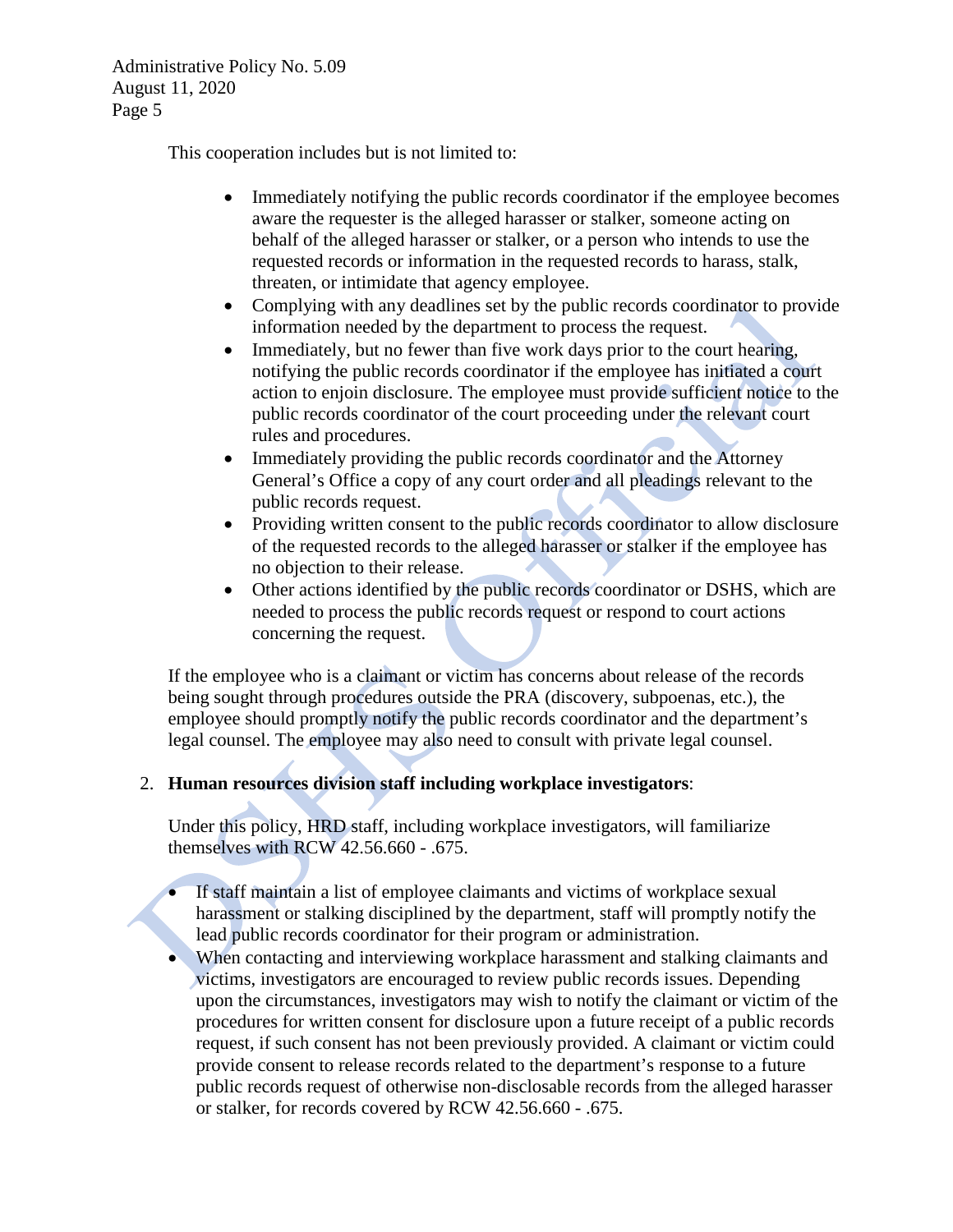- If DSHS receives a public records request for records covered by RCW 42.56.660 -.675, HRD staff will work with the public records coordinator, if needed, to inform the employee claimant or victim of their right to consent to disclosure of such records to the alleged harasser or stalker unless notice has been previously waived in writing by the employee claimant or victim (thus the employee has also consented to release). HRD staff will also work with the public records coordinator to provide notice of a public records request for records covered by RCW 42.56.660 -.675 when the request is made by someone other than the alleged harasser or stalker, if assistance is needed.
- The department may place a copy of any signed consent form in the employee's personnel file and the specific public records request file.

#### 3. **Public records coordinator or designee:**

Under this policy, the public records coordinator or the public records coordinator's designee will take these steps.

**Step 1.** Upon receipt of a request for public records seeking records concerning a named DSHS employee who may be a claimant or victim of workplace harassment or stalking and governed by RCW 42.56.660 - .675, the public records coordinator will determine if:

- (a) the department received a claim concerning the alleged harassment or stalking and there is a claimant or victim;
- (b) the department conducted an investigation as a result; and
- (c) the department issued discipline upon an agency employee as a result.
- (d) the request seeks a list of names of employee claimants or victims maintained by the department in order to administer RCW 42.56.660.

The public records coordinator may need to consult with HRD, employee supervisory staff, the claimant or victim, or other relevant staff including agency legal counsel, to ascertain this information.

**Step 2.** If the answer to **all** three items in Step 1 (a) through (c) above is "**yes**", the public records coordinator will make reasonable efforts to determine the true identity of the requester, and then **proceed to Step 3**.

If the answer to item (d) of Step 1 above is "**yes**", **the department will not disclose** the list of names pursuant to RCW 42.56.675.

If the answer to **any** of items in Step 1 (a) through (c), or separately Step 1 item (d) is "**no**", the public records coordinator will skip Step 3 and will **proceed directly to Step 4**.

**Step 3.** After the public records coordinator makes reasonable efforts to determine the true (actual) identity of the requester, the public records coordinator will proceed to Subsection Step 3 (a) or (b) below (choosing the applicable, relevant subsection).

(a) **Requester is harasser or stalker**. If the public records coordinator, reasonably verifies that the requester is the person alleged to have harassed or stalked the agency employee claimant or victim, the records will not be released to the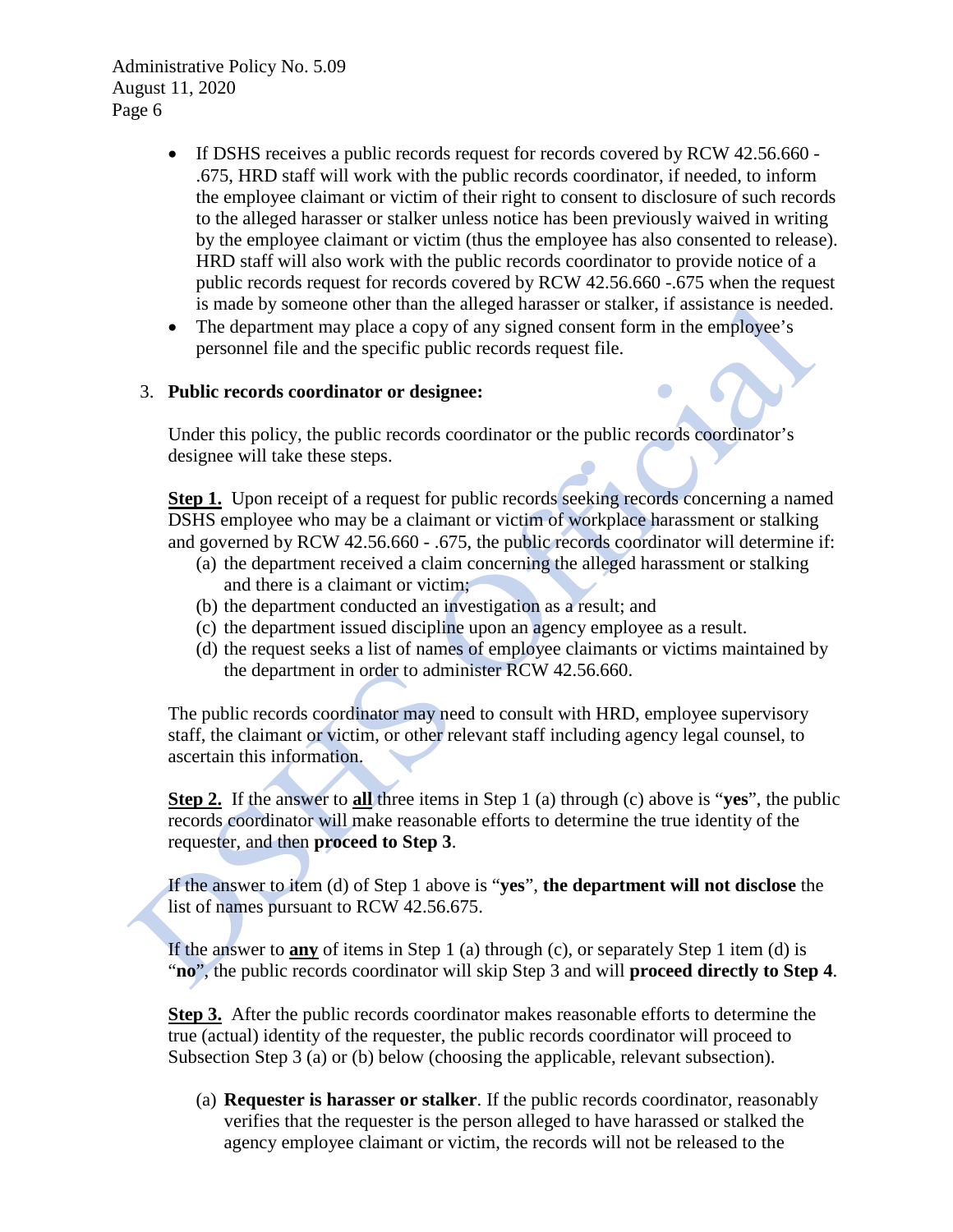> requester under RCW 42.56.660(1), *unless* the department receives a valid court order requiring release or written consent for release by the claimant or victim. The public records coordinator will cite RCW 42.56.660(1) as the exemption from disclosure, along with other relevant exemptions (if any).

If the public records coordinator believes the requester is or may be acting on behalf of the alleged stalker or harasser, or intends to use the requested records to harass or stalk the agency employee claimant or victim, the public records coordinator will consult with the DSHS public records officer and the department's legal counsel.

The public records coordinator may work with HRD staff to inform the employee of their right to provide written consent to disclosure of the requested records, if the employee has not yet provided or refused consent. The department may place a copy of any signed consent form in the employee's personnel file and the specific public records request file.

The public records coordinator may also give notice of the public records request to the employee claimant or victim under RCW 42.56.540.

(b) **Requester is not harasser or stalker**. If the public records coordinator reasonably verifies that the requester is someone other than the alleged harasser or stalker (or someone not covered by Step 3 (a) of this section), the public records coordinator will immediately provide notice of the public records request to the employee claimant or victim under RCW 42.56.660(2)(b). No notice is required if the employee claimant or victim has consented in writing to waiver of such notice, and thus also agrees to the release of the requested records concerning the employee.

The public records coordinator will inform the employee that absent a court order enjoining DSHS from disclosing records, the records will be disclosed unless exempt under some other law (other than RCW 42.56.660).

The public records coordinator will provide the employee a date by which the department must receive notice that the employee has initiated any court action to enjoin disclosure, giving the employee at least ten (10) work days to seek a court order to enjoin disclosure. Except for the five-day response letter required in RCW 42.56.520, the public records coordinator will suspend further processing of the part of the request for these records covered by RCW 42.56.660 during the pendency of the court action, and will not disclose those records during that time.  $RCW$  42.56.660 $(2)(b)$ . The public records coordinator will continue to process any other parts of the request, including review of the requested records that may be exempt under other laws.

If the public records coordinator does not receive notice that the employee has initiated an action under RCW 42.56.660 seeking to enjoin disclosure by the date set by the department, the public records coordinator will continue to process the